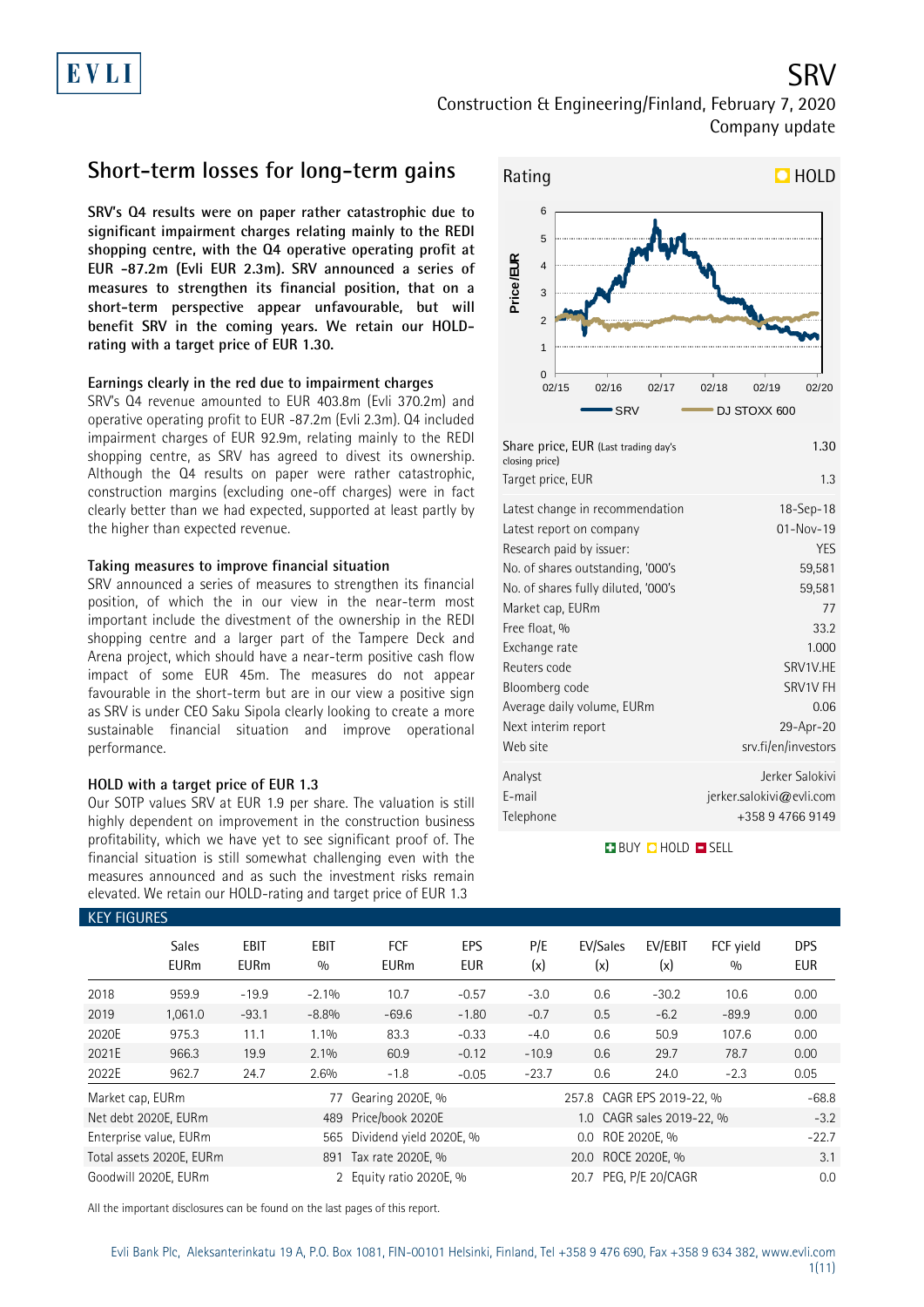

Measures announced in Q4 – our key takes

Selling REDI shopping centre ownership and part of Tampere Deck and Arena -project

Two separate rights issues

Amendments to SRV's revolving credit facility

Impact of planned measures

Planning changes to strategy

SRV announced a series of measures to improve its financial situation. SRV has agreed to sell its ownership in the REDI shopping centre as well as part of its ownership in the Tampere Deck and Arena -project. SRV is further planning two separate rights issues and making changes to its revolving credit facility.

SRV will sell its 40% stake in the REDI shopping centre. As a result, an EUR 71.5m impairment charge was recorded in Q4. The sale includes and earn-out and the final purchase price will be determined when the property is divested by the new owners within seven years. The near-term cash flow impact will be some EUR 21m, including the purchase price and certain receivables. SRV recorded a EUR 13.5m earn-out, of the EUR 50m maximum. SRV has further sold part of its ownership in the Tampere Deck and Arena project (remaining share after divestment approx. 8.33%) and Ranta-Tampella apartment project. The near-term cash flow impact will be some EUR 23m. SRV will further be released from EUR 15m investment commitments.

Two separate rights issues have been agreed upon, conditional to AGM approval, totaling approx. EUR 141m. The first would be a directed share issue correspond to the nominal amount of the hybrid notes and accrued interest, approx. EUR 91m, and would be offered to hybrid note holders in order to convert the hybrid notes into shares. Commitments have so far been received for approx. EUR 57m in principal and accrued interest. The commitments have been issued with a subscription price of EUR 1.05 per share. The second share issue would be a rights issue of up to EUR 50m. SRV has received commitments amounting to EUR 40m. With commitments from shareholders holding more than two thirds of company shares the rights issues are basically a certainty.

SRV and its principal lenders have signed a term sheet for conversion of the existing EUR 100m revolving credit facility into two separate revolving credit facilities of EUR 60m and EUR 40m. The currently drawn EUR 60m will be converted into two new facilities, with EUR 20m maturing in Jan 2021 and EUR 40m in Jan 2022. The currently undrawn portion of EUR 40 million under the existing revolving credit facility will be converted into a revolving credit facility available for use by SRV Construction Ltd and its subsidiaries to finance projects to be separately agreed.

SRV's equity ratio will improve to a level of approximately 35 to 38 per cent and its net gearing (without the effect of IFRS 16) will improve to approximately 75 to 85 per cent. The cash-flow effect of the contemplated actions, if materialized, will be positive by approximately EUR 95 million (approx. 45m from sales proceeds and 50m second rights issue).

SRV also floated plans to review its strategy and financial objectives during 2020. We expect to SRV to review the selection criteria of projects and focus more on the construction business. A renewed strategy will in our view not include construction projects of similar scale as the REDI project and the developer-contracting construction business will possibly have a smaller role due to the tie-up of capital. SRV will likely have to bring down its 8% operative operating profit margin target (6% from construction and 2% from shopping centre and associated company income) as the investment business is diminishing with the announced measures to be taken.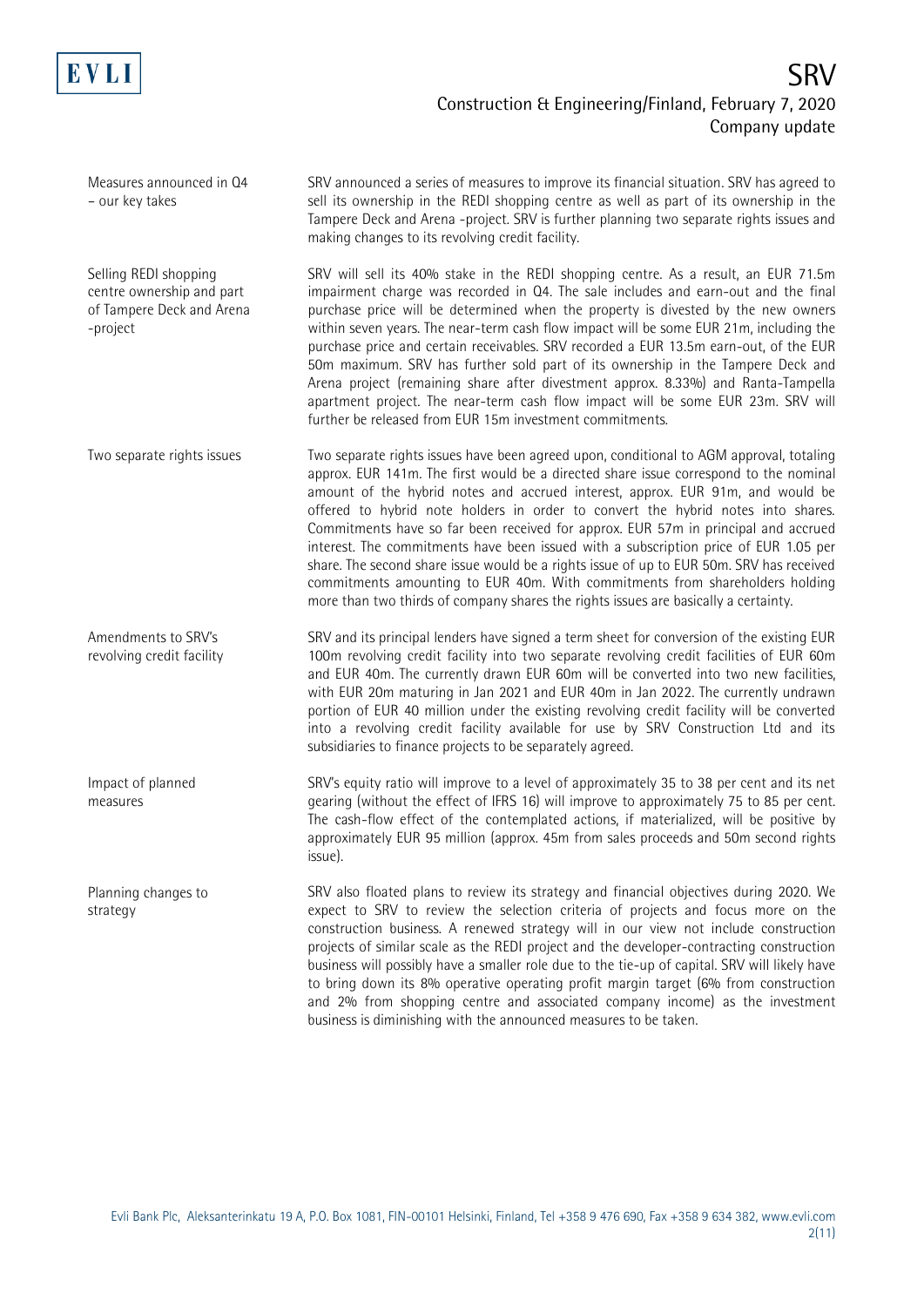# EVLI EQUITY RESEARCH SALL SOMETIME SAN SERVICE SERVICE SERVICE SERVICE SERVICE SERVICE SERVICE SERVICE SERVICE

Construction & Engineering/Finland, February 7, 2020 Company update

| <b>SRV</b>                     | 2018     | Q1/19   | 02/19    | 03/19              | Q4/19    | 2019       | Q1/'20E    | 02/'20E  | Q3/'20E  | Q4/'20E  | 2020E    | 2021E   | 2022E   |
|--------------------------------|----------|---------|----------|--------------------|----------|------------|------------|----------|----------|----------|----------|---------|---------|
| Revenue                        | 959.6    | 222.6   | 207.4    | 227.1              | 403.9    | 1 0 6 0.9  | 187.1      | 243.4    | 205.9    | 339.0    | 975.3    | 966.3   | 962.7   |
| change, %                      | $-13.9%$ | 3.2%    | $-12.0%$ | 8.9%               | 34.7%    | 10.6%      | $-16.0%$   | 17.4%    | $-9.3%$  | $-16.1%$ | $-8.1%$  | $-0.9%$ | $-0.4%$ |
|                                |          |         |          |                    |          |            |            |          |          |          |          |         |         |
| Operative operating profit     | $-10.1$  | 0.5     | $-3.1$   | $-7.0$             | $-87.2$  | $-96.9$    | 0.6        | 3.1      | 1.6      | 5.8      | 11.1     | 19.9    | 24.7    |
| -margin                        | $-1.1%$  | 0.2%    | $-1.5%$  | $-3.1%$            | $-21.6%$ | $-9.1%$    | 0.3%       | 1.3%     | 0.8%     | 1.7%     | 1.1%     | 2.1%    | 2.6%    |
| Items affecting comparability* | $-9.8$   | 2.8     | 0.0      | 0.6                | 0.4      | 3.8        | 0.0        | 0.0      | 0.0      | 0.0      | 0.0      | 0.0     | 0.0     |
| Operating profit               | $-19.9$  | 3.3     | $-3.2$   | $-6.3$             | $-86.8$  | $-93.0$    | 0.6        | 3.1      | 1.6      | 5.8      | 11.1     | 19.9    | 24.7    |
| -margin                        | $-2.1%$  | 1.5%    | $-1.5%$  | $-2.8%$            | $-21.5%$ | $-8.8%$    | 0.3%       | 1.3%     | 0.8%     | 1.7%     | 1.1%     | 2.1%    | 2.6%    |
|                                |          |         |          |                    |          |            |            |          |          |          |          |         |         |
| Net financials                 | $-17.5$  | $-3.6$  | $-7.7$   | $-7.6$             | $-10.4$  | $-29.3$    | $-6.0$     | $-6.0$   | $-6.0$   | $-6.0$   | $-24.0$  | $-20.0$ | $-20.0$ |
| Pre-tax profit                 | $-37.3$  | $-0.3$  | $-10.8$  | $-14.0$            | $-97.2$  | $-122.4$   | $-5.4$     | $-2.9$   | $-4.4$   | $-0.2$   | $-12.9$  | $-0.1$  | 4.7     |
| Income taxes                   | 6.1      | 0.7     | 1.9      | 2.3                | 13.8     | 18.7       | 1.1        | 0.6      | 0.9      | 0.0      | 2.6      | 0.0     | $-0.9$  |
| Non-controlling interest       | 1.1      | $-0.7$  | 0.0      | $-0.1$             | 0.1      | $-0.7$     | 0.0        | 0.0      | 0.0      | 0.0      | 0.0      | 0.0     | 0.0     |
| Net earnings                   | $-30.1$  | $-0.4$  | $-9.0$   | $-11.7$            | $-83.3$  | $-104.4$   | $-4.4$     | $-2.3$   | $-3.5$   | $-0.2$   | $-10.3$  | $-0.1$  | 3.7     |
| EPS rep.**                     | $-0.56$  | $-0.02$ | $-0.18$  | $-0.22$            | $-1.43$  | $-1.85$    | $-0.09$    | $-0.05$  | $-0.07$  | $-0.02$  | $-0.19$  | $-0.01$ | 0.05    |
|                                |          |         |          |                    |          |            |            |          |          |          |          |         |         |
| Construction                   | 2018     | Q1/19   | Q2/19    | Q3/19              | Q4/19    | 2019       | Q1/'20E    | Q2/'20E  | Q3/'20E  | Q4/'20E  | 2020E    | 2021E   | 2022E   |
| Revenue                        | 955.4    | 221.9   | 206.7    | 225.9              | 403.1    | 1 0 5 7 .6 | 186.3      | 242.7    | 205.1    | 338.2    | 972.3    | 963.3   | 959.7   |
| change, %                      |          | 3.4%    | $-11.9%$ | 8.8%               | 35.0%    | 10.7%      | $-16.0%$   | 17.4%    | $-9.2%$  | $-16.1%$ | $-8.1%$  | $-0.9%$ | $-0.4%$ |
|                                |          |         |          |                    |          |            |            |          |          |          |          |         |         |
| <b>Business construction</b>   | 666.3    | 145.4   | 162.6    | 171.2              | 200.5    | 679.7      | 151.0      | 162.2    | 171.0    | 183.8    | 668.0    | 634.6   | 644.1   |
| change, %                      | $-7.0%$  | $-6.4%$ | $-2.5%$  | 6.8%               | $9.0\%$  | 2.0%       | 3.9%       | $-0.3%$  | $-0.1%$  | $-8.3%$  | $-1.7%$  | $-5.0%$ | 1.5%    |
| Housing construction           | 289.1    | 77.0    | 43.6     | 54.7               | 202.6    | 377.9      | 35.3       | 80.5     | 34.1     | 154.4    | 304.3    | 328.7   | 315.5   |
| change, %                      | $-23.9%$ | 29.8%   | $-35.7%$ | 15.4%              | 76.8%    | 30.7%      | $-54.2%$   | 84.7%    | $-37.6%$ | $-23.8%$ | $-19.5%$ | 8.0%    | $-4.0%$ |
|                                |          |         |          |                    |          |            |            |          |          |          |          |         |         |
| Operating profit               | $-13.4$  | 4.8     | 2.0      | $-3.5$             | 3.6      | 6.9        | 3.4        | 5.9      | 4.4      | 9.6      | 23.3     | 28.9    | 31.7    |
| -margin                        | $-1.4%$  | 2.2%    | 1.0%     | $-1.5%$            | 0.9%     | 0.7%       | 1.8%       | 2.4%     | 2.2%     | 2.8%     | 2.4%     | 3.0%    | 3.3%    |
|                                |          |         |          |                    |          |            |            |          |          |          |          |         |         |
| Investments                    | 2018     | Q1/19   | Q2'19    | $\overline{03/19}$ | Q4/19    | 2019       | Q1/'20E    | Q2/'20E  | Q3/'20E  | Q4/'20E  | 2020E    | 2021E   | 2022E   |
| Revenue                        | 4.6      | 1.3     | 1.5      | 1.4                | 1.7      | 5.9        | 1.3        | 1.3      | 1.3      | 1.3      | 5.0      | 5.0     | 5.0     |
| change, %                      |          | 8.3%    | 25.0%    | 16.7%              | 70.0%    | 28.3%      | $-3.8%$    | $-16.7%$ | $-10.7%$ | $-26.5%$ | $-15.3%$ | 0.0%    | $0.0\%$ |
|                                |          |         |          |                    |          |            |            |          |          |          |          |         |         |
| Operative operating profit     | $-7.8$   | $-2.7$  | $-1.9$   | $-3.7$             | $-87.9$  | $-96.2$    | $-1.8$     | $-1.8$   | $-1.8$   | $-1.8$   | $-7.2$   | $-4.0$  | $-2.0$  |
| Items affecting comparability* | $-9.8$   | 2.8     | 0.0      | 0.6                | 0.4      | 3.8        | 0.0        | 0.0      | 0.0      | 0.0      | 0.0      | 0.0     | 0.0     |
| Operating profit               | $-17.6$  | 0.1     | $-1.9$   | $-3.1$             | $-87.5$  | $-92.4$    | $-1.8$     | $-1.8$   | $-1.8$   | $-1.8$   | $-7.2$   | $-4.0$  | $-2.0$  |
|                                |          |         |          |                    |          |            |            |          |          |          |          |         |         |
| Other operations and elim.     | 2018     | Q1/19   | Q2'19    | Q3/19              | Q4/19    | 2019       | $Q1$ /'20E | Q2/'20E  | Q3/'20E  | Q4/'20E  | 2020E    | 2021E   | 2022E   |
| Revenue                        | $-0.4$   | $-0.6$  | $-0.8$   | $-0.3$             | $-0.9$   | $-2.6$     | $-0.5$     | $-0.5$   | $-0.5$   | $-0.5$   | $-2.0$   | $-2.0$  | $-2.0$  |
| Operating profit               | 11.1     | $-1.6$  | $-3.2$   | 0.2                | $-2.9$   | $-7.6$     | $-1.0$     | $-1.0$   | $-1.0$   | $-2.0$   | $-5.0$   | $-5.0$  | $-5.0$  |

\*Foreign exchage rate impact, \*\*incl. tax adjusted hybrid interest

| <b>VALUATION</b>        |               |                     |       |        |           |                              |
|-------------------------|---------------|---------------------|-------|--------|-----------|------------------------------|
|                         | <b>METRIC</b> | Est., EURm Multiple |       | EV     | Per share | Comments                     |
| Operations in Finland   | EV/EBIT 20E   | 23                  | 10.7x | 249    | 4.2       | Constr. peers, 20% disc.     |
| Pearl Plaza             | <b>NPV</b>    | 18                  | 1x    | 18     | 0.3       | Exit '20, yld. 10.5 %        |
| 4Daily                  | <b>NPV</b>    |                     | 1x    | 7      | 0.1       | Exit '21, yld. 10 %          |
| Okhta mall              | <b>NPV</b>    | 79                  | 1x    | 79     | 1.3       | Exit '22, yld. 10 %          |
| Etmia II                | <b>BV</b>     | 3                   | 1x    | 3      | 0.1       | Evli est.                    |
| International op. plots | BV            | 75                  | 0.5x  | 43     | 0.7       | 2019E                        |
| Other operations        |               | 5                   | 10x   | 50     | 0.8       |                              |
| Other                   |               |                     |       | 60     | 1.0       | Incl. 20E receivables + REDI |
| Net debt                |               |                     |       | $-394$ | $-6.6$    | 2019, incl. hybrid           |
| Equity value            | <b>SOTP</b>   |                     |       | 114    | 1.9       |                              |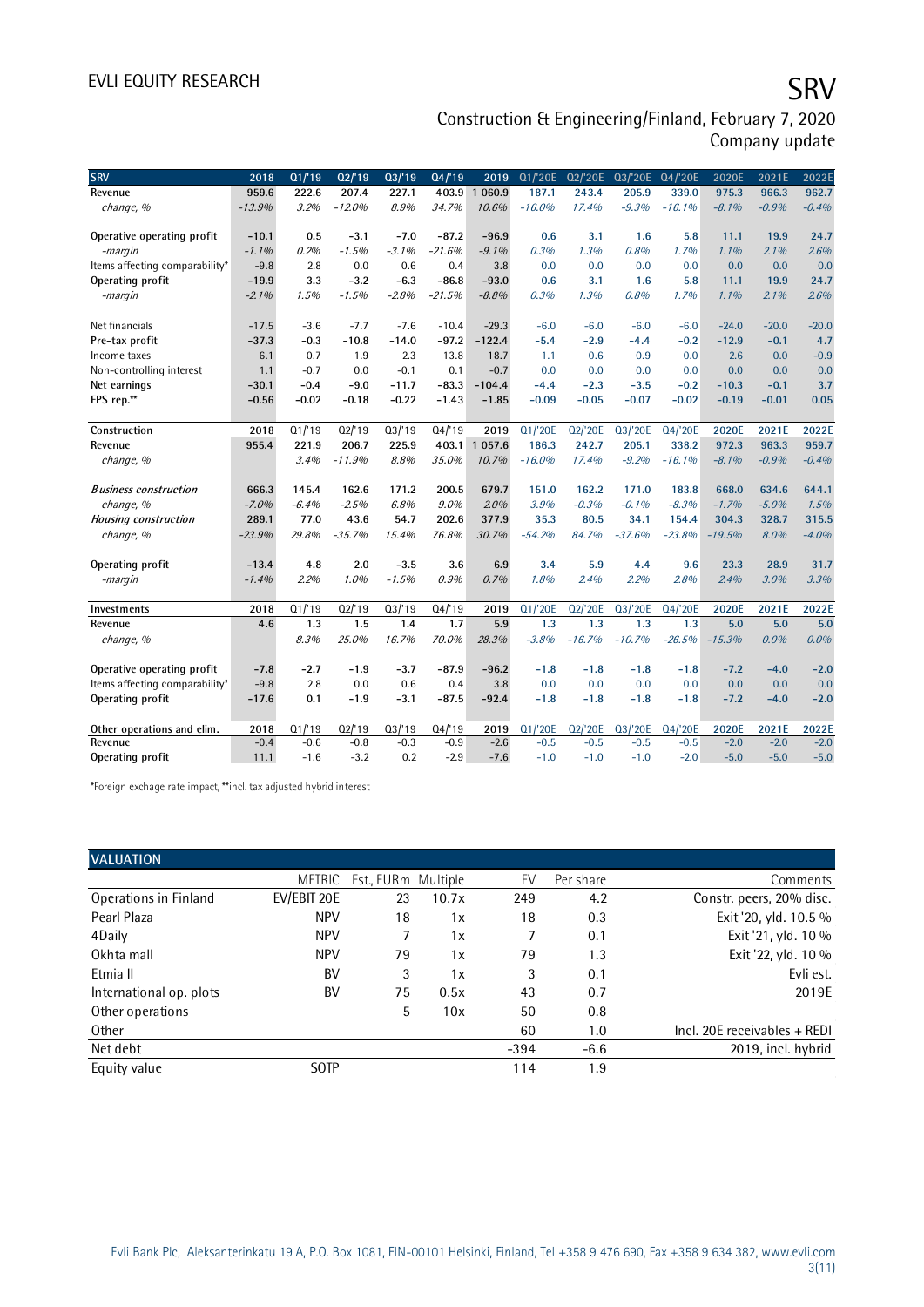| <b>INTERIM FIGURES</b>               |        |          |          |            |            |          |          |          |          |          |         |         |
|--------------------------------------|--------|----------|----------|------------|------------|----------|----------|----------|----------|----------|---------|---------|
| EVLI ESTIMATES, EURm                 | 201901 | 201902   | 201903   | 201904     | 2019       | 2020Q1E  | 2020Q2E  | 2020Q3E  | 2020Q4E  | 2020E    | 2021E   | 2022E   |
| Net sales                            | 222.6  | 207.4    | 227.1    | 403.9      | 1,061.0    | 187.1    | 243.4    | 205.9    | 339.0    | 975.3    | 966.3   | 962.7   |
| EBITDA                               | 6.1    | $-0.8$   | $-2.0$   | $-6.4$     | $-3.1$     | 3.6      | 6.1      | 4.6      | 9.3      | 23.6     | 31.4    | 36.1    |
| EBITDA margin (%)                    | 2.7    | $-0.4$   | $-0.9$   | $-1.6$     | $-0.3$     | 1.9      | 2.5      | 2.3      | 2.7      | 2.4      | 3.2     | 3.7     |
| <b>EBIT</b>                          | 3.3    | $-3.1$   | $-6.4$   | $-86.9$    | $-93.1$    | 0.6      | 3.1      | 1.6      | 5.8      | 11.1     | 19.9    | 24.7    |
| EBIT margin (%)                      | 1.5    | $-1.5$   | $-2.8$   | $-21.5$    | $-8.8$     | 0.3      | 1.3      | 0.8      | 1.7      | 1.1      | 2.1     | 2.6     |
| Net financial items                  | $-3.6$ | $-7.7$   | $-7.6$   | $-10.4$    | $-29.3$    | $-6.0$   | $-6.0$   | $-6.0$   | $-6.0$   | $-24.0$  | $-20.0$ | $-20.0$ |
| Pre-tax profit                       | $-0.3$ | $-10.8$  | $-14.0$  | $-97.3$    | $-122.4$   | $-5.4$   | $-2.9$   | $-4.4$   | $-0.2$   | $-12.9$  | $-0.1$  | 4.7     |
| Tax                                  | 0.7    | 1.9      | 2.3      | 13.8       | 18.7       | 1.1      | 0.6      | 0.9      | 0.0      | 2.6      | 0.0     | $-0.9$  |
| Tax rate (%)                         | 233.3  | 17.6     | 16.4     | 14.2       | 15.3       | 20.0     | 20.0     | 20.0     | 20.0     | 20.0     | 20.0    | 20.0    |
| Net profit                           | 0.1    | $-9.8$   | $-12.6$  | $-84.7$    | $-107.2$   | $-6.6$   | $-4.6$   | $-5.8$   | $-2.4$   | $-19.4$  | $-7.1$  | $-3.3$  |
| EPS                                  | 0.00   | $-0.17$  | $-0.21$  | $-1.42$    | $-1.80$    | $-0.11$  | $-0.08$  | $-0.10$  | $-0.04$  | $-0.33$  | $-0.12$ | $-0.05$ |
| EPS adjusted (diluted no. of shares) | 0.00   | $-0.17$  | $-0.21$  | $-1.42$    | $-1.80$    | $-0.11$  | $-0.08$  | $-0.10$  | $-0.04$  | $-0.33$  | $-0.12$ | $-0.05$ |
| Dividend per share                   | 0.00   | 0.00     | 0.00     | 0.00       | 0.00       | 0.00     | 0.00     | 0.00     | 0.00     | 0.00     | 0.00    | 0.05    |
| SALES, EURm                          |        |          |          |            |            |          |          |          |          |          |         |         |
| Construction                         | 221.9  | 206.7    | 226.0    | 403.1      | 1,057.7    | 186.3    | 242.7    | 205.1    | 338.2    | 972.3    | 963.3   | 959.7   |
| Investments                          | 1.3    | 1.5      | 1.4      | 1.7        | 5.9        | 1.3      | 1.3      | 1.3      | 1.3      | 5.0      | 5.0     | 5.0     |
| Other                                | $-0.6$ | $-0.8$   | $-0.3$   | $-0.9$     | $-2.6$     | $-0.5$   | $-0.5$   | $-0.5$   | $-0.5$   | $-2.0$   | $-2.0$  | $-2.0$  |
| Total                                | 222.6  | 207.4    | 227.1    | 403.9      | 1,061.0    | 187.1    | 243.4    | 205.9    | 339.0    | 975.3    | 966.3   | 962.7   |
| SALES GROWTH, Y/Y %                  |        |          |          |            |            |          |          |          |          |          |         |         |
| Construction                         | 3.3    | $-11.9$  | 8.9      | 35.1       | 10.7       | $-16.0$  | 17.4     | $-9.2$   | $-16.1$  | $-8.1$   | $-0.9$  | $-0.4$  |
| Investments                          | 8.3    | 25.0     | 16.7     | 70.0       | 28.3       | $-3.8$   | $-16.7$  | $-10.7$  | $-26.5$  | $-15.3$  | 0.0     | 0.0     |
| Other                                | 100.0  | 0.0      | 200.0    | $-400.0$   | 2,500.0    | $-16.7$  | $-37.5$  | 66.7     | $-44.4$  | $-23.1$  | 0.0     | 0.0     |
| Total                                | 3.2    | $-12.0$  | 8.8      | 34.8       | 10.5       | $-16.0$  | 17.4     | $-9.3$   | $-16.1$  | $-8.1$   | $-0.9$  | $-0.4$  |
| EBIT, EURm                           |        |          |          |            |            |          |          |          |          |          |         |         |
| Construction                         | 4.8    | 2.0      | $-3.5$   | 3.7        | 7.0        | 3.4      | 5.9      | 4.4      | 9.6      | 23.3     | 28.9    | 31.7    |
| Investments                          | 0.1    | $-1.9$   | $-3.1$   | $-87.6$    | $-92.5$    | $-1.8$   | $-1.8$   | $-1.8$   | $-1.8$   | $-7.2$   | $-4.0$  | $-2.0$  |
| Other                                | $-1.6$ | $-3.2$   | 0.2      | $-3.0$     | $-7.6$     | $-1.0$   | $-1.0$   | $-1.0$   | $-2.0$   | $-5.0$   | $-5.0$  | $-5.0$  |
| Total                                | 3.3    | $-3.1$   | $-6.4$   | $-86.9$    | $-93.1$    | 0.6      | 3.1      | 1.6      | 5.8      | 11.1     | 19.9    | 24.7    |
| EBIT margin, %                       |        |          |          |            |            |          |          |          |          |          |         |         |
| Construction                         | 2.2    | 1.0      | $-1.5$   | 0.9        | 0.7        | 1.8      | 2.4      | 2.2      | 2.8      | 2.4      | 3.0     | 3.3     |
| Investments                          | 7.7    | $-126.7$ | $-221.4$ | $-5,152.9$ | $-1,567.8$ | $-144.0$ | $-144.0$ | $-144.0$ | $-144.0$ | $-144.0$ | $-80.0$ | $-40.0$ |
| Other                                | 266.7  | 400.0    | $-66.7$  | 333.3      | 292.3      | 200.0    | 200.0    | 200.0    | 400.0    | 250.0    | 250.0   | 250.0   |
| Total                                | 1.5    | $-1.5$   | $-2.8$   | $-21.5$    | $-8.8$     | 0.3      | 1.3      | 0.8      | 1.7      | 1.1      | 2.1     | 2.6     |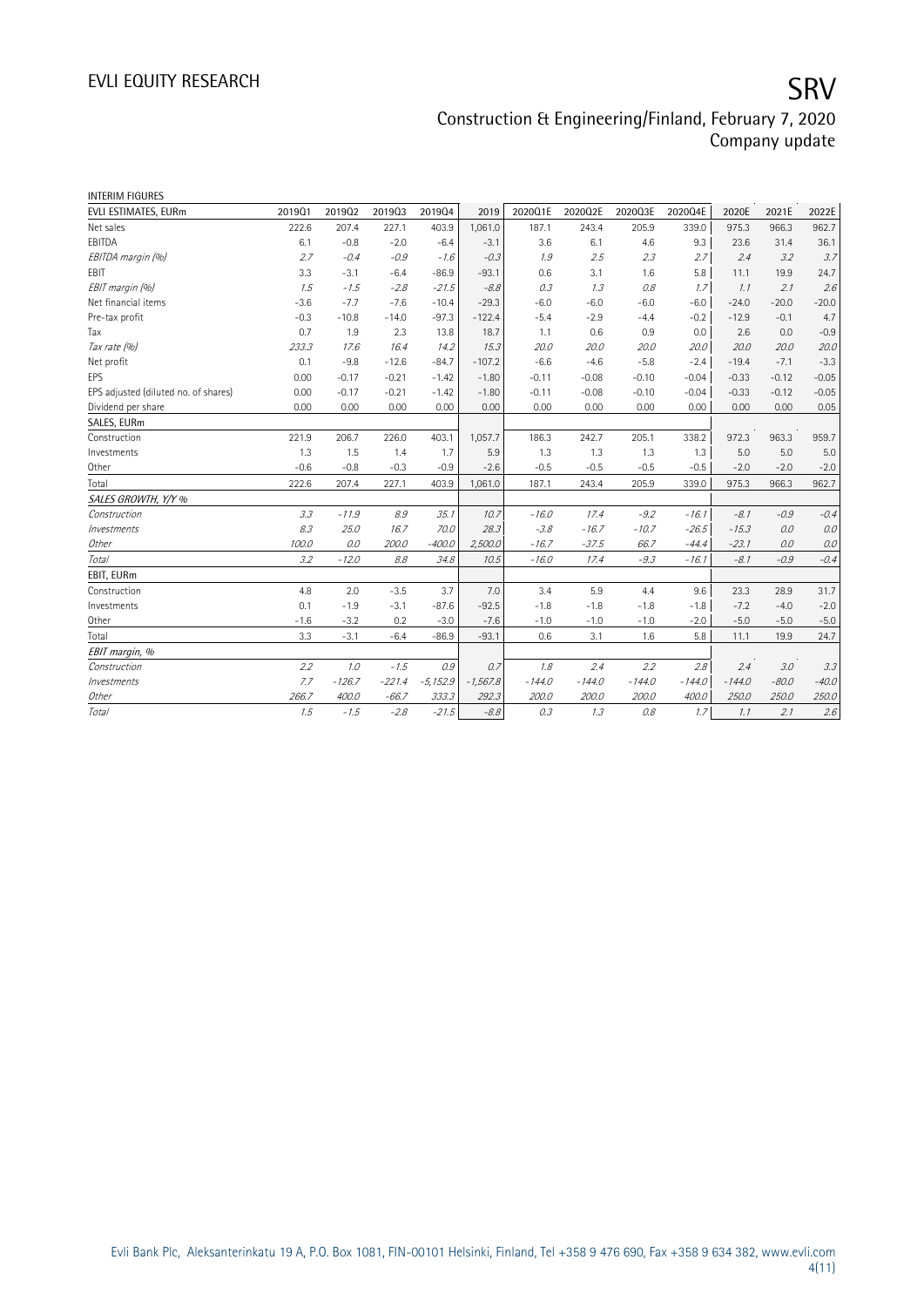| INCOME STATEMENT, EURm                         | 2015           | 2016           | 2017                 | 2018                 | 2019           | 2020E               | 2021E          | 2022E                |
|------------------------------------------------|----------------|----------------|----------------------|----------------------|----------------|---------------------|----------------|----------------------|
| Sales                                          | 719.2          | 884.0          | 1,114.1              | 959.9                | 1,061.0        | 975.3               | 966.3          | 962.7                |
| Sales growth (%)                               | 5.1            | 22.9           | 26.0                 | $-13.8$              | 10.5           | $-8.1$              | $-0.9$         | $-0.4$               |
| EBITDA                                         | 28.0           | 34.2           | 21.1                 | $-14.6$              | $-3.1$         | 23.6                | 31.4           | 36.1                 |
| EBITDA margin (%)                              | 3.9            | 3.9            | 1.9                  | $-1.5$               | $-0.3$         | 2.4                 | 3.2            | 3.7                  |
| Depreciation                                   | $-3.5$         | $-6.6$         | $-5.7$               | $-5.3$               | $-90.0$        | $-12.5$             | $-11.5$        | $-11.4$              |
| EBITA                                          | 24.5           | 27.6           | 15.4                 | $-19.9$              | $-93.1$        | 11.1                | 19.9           | 24.7                 |
| Goodwill amortization / writedown              | 0.0            | 0.0            | 0.0                  | 0.0                  | 0.0            | 0.0                 | 0.0            | 0.0                  |
| EBIT                                           | 24.5           | 27.6           | 15.4                 | $-19.9$              | $-93.1$        | 11.1                | 19.9           | 24.7                 |
| EBIT margin (%)                                | 3.4            | 3.1            | 1.4                  | $-2.1$               | $-8.8$         | 1.1                 | 2.1            | 2.6                  |
| Reported EBIT                                  | 24.5           | 27.6           | 15.4                 | $-19.9$              | $-14.7$        | 11.1                | 19.9           | 24.7                 |
| EBIT margin (reported) (%)                     | 3.4            | 3.1            | 1.4                  | $-2.1$               | $-1.4$         | 1.1                 | 2.1            | 2.6                  |
| Net financials                                 | $-6.9$         | $-11.3$        | $-10.7$              | $-17.5$              | $-29.3$        | $-24.0$             | $-20.0$        | $-20.0$              |
| Pre-tax profit                                 | 17.6           | 16.3           | 4.7                  | $-37.4$              | $-122.4$       | $-12.9$             | $-0.1$         | 4.7                  |
| Taxes                                          | $-3.6$         | $-2.1$         | 1.2                  | 6.1                  | 18.7           | 2.6                 | 0.0            | $-0.9$               |
| Minority shares                                | 0.0            | 0.0            | 0.2                  | 1.1                  | 0.7            | 0.0                 | 0.0            | 0.0                  |
| Net profit                                     | 9.6            | 9.2            | 2.2                  | $-34.1$              | $-28.8$        | $-19.4$             | $-7.1$         | $-3.3$               |
| Cash NRIs                                      | 0.0            | 0.0            | 0.0                  | 0.0                  | 0.0            | 0.0                 | 0.0            | 0.0                  |
| Non-cash NRIs                                  | 0.0            | 0.0            | 0.0                  | 0.0                  | 78.4           | 0.0                 | 0.0            | 0.0                  |
| <b>BALANCE SHEET, EURm</b>                     |                |                |                      |                      |                |                     |                |                      |
| Assets                                         |                |                |                      |                      |                |                     |                |                      |
| Fixed assets                                   | 263            | 295            | 287                  | 273                  | 122            | 122                 | 122            | 122                  |
| Goodwill                                       | $\overline{c}$ | $\overline{2}$ | $\overline{2}$       | $\overline{2}$       | $\overline{2}$ | $\overline{2}$      | $\overline{2}$ | $\overline{2}$       |
| Right of use assets                            | $\mathbf 0$    | $\mathbf 0$    | $\mathsf{O}\xspace$  | 173                  | 149            | 137                 | 136            | 135                  |
| Inventory                                      | 337            | 400            | 419                  | 438                  | 372            | 342                 | 339            | 338                  |
|                                                |                |                |                      |                      |                |                     |                |                      |
| Receivables                                    | 119            | 122            | 146                  | 122                  | 204<br>28      | 193                 | 214<br>77      | 214                  |
| Liquid funds                                   | 35             | 55             | 24                   | 93                   |                | 59                  |                | 77                   |
| Total assets<br>Liabilities                    | 763            | 883            | 889                  | 1,120                | 913            | 891                 | 926            | 923                  |
|                                                |                |                |                      |                      |                |                     |                |                      |
| Shareholder's equity                           | 231            | 252            | 240                  | 191                  | 95             | 77                  | 70             | 66                   |
| Minority interest                              | $\mathbf{1}$   | $-2$           | $-2$                 | $-3$                 | $-2$           | $-2$                | $-2$           | $-2$                 |
| Convertibles                                   | 45             | 45             | 45                   | 45                   | 83             | 83                  | 83             | $\mathbb O$          |
| Lease liabilities                              | $\mathbf 0$    | $\mathbf 0$    | 0                    | 174                  | 150            | 137                 | 136            | 135                  |
| Deferred taxes                                 | $\overline{2}$ | $\overline{4}$ | 5                    | 5                    | 3              | 3                   | $\sqrt{3}$     | 3                    |
| Interest bearing debt                          | 266            | 301            | 321                  | 375                  | 300            | 328                 | 374            | 459                  |
| Non-interest bearing current liabilities       | 202            | 253            | 252                  | 304                  | 244            | 225                 | 222            | 222                  |
| Other interest-free debt                       | $\overline{4}$ | 14             | 18                   | $\overline{9}$       | 21             | 21                  | 21             | 21                   |
| Total liabilities                              | 763            | 883            | 889                  | 1,120                | 914            | 891                 | 926            | 923                  |
| CASH FLOW, EURm                                |                |                |                      |                      |                |                     |                |                      |
| + EBITDA                                       | 28             | 34             | 21                   | $-15$                | $-3$<br>$-29$  | 24                  | 31<br>$-20$    | 36                   |
| - Net financial items                          | $-7$           | $-11$          | $-11$<br>$\mathbf 0$ | $-17$                | $-1$           | $-24$               | $\mathbf{0}$   | $-20$                |
| - Taxes                                        | $-3$           | $-2$           |                      | $-1$                 |                | 3                   |                | $-1$                 |
| - Increase in Net Working Capital<br>+/- Other | 29             | $-15$          | $-44$                | 56<br>$\overline{2}$ | $-75$<br>$-3$  | 21                  | $-20$          | $\mathbf{1}$<br>$-7$ |
|                                                | $-3$<br>44     | 15             | $\overline{2}$       |                      |                | 60                  | 80             | 9                    |
| = Cash flow from operations                    |                | 21             | $-33$                | 26                   | $-112$         | 83                  | 71             |                      |
| - Capex                                        | $-118$         | $-13$          | $-24$                | $-15$                | 43             | $\mathbb O$         | $-10$          | $-11$                |
| - Acquisitions                                 | $\mathbf 0$    | $\mathbf 0$    | $\mathsf{O}\xspace$  | $\mathbf 0$          | $\mathbf 0$    | $\mathsf{O}\xspace$ | $\mathbf 0$    | $\mathbf 0$          |
| + Divestments                                  | $\mathbf 0$    | $\mathbf 0$    | $\mathsf{O}\xspace$  | $\mathbf 0$          | $\mathbf 0$    | $\mathsf{O}\xspace$ | $\mathbf 0$    | $\mathbf 0$          |
| = Free cash flow                               | $-74$          | 8              | $-57$                | 11                   | $-70$          | 83                  | 61             | $-2$                 |
| +/- New issues/buybacks                        | 42             | 15             | -8                   | $-12$                | $-67$          | $\mathbf{1}$        | $\mathbf 0$    | $\mathbf 0$          |
| - Paid dividend                                | $\mathbf 0$    | $-6$           | $-6$                 | $-4$                 | $\mathbf 0$    | $\mathbf 0$         | $\mathbf 0$    | $\mathsf{O}\xspace$  |
| +/- Other                                      | 49             | $\overline{2}$ | 40                   | 75                   | 71             | $-54$               | $-42$          | $\mathbf{1}$         |
| Change in cash                                 | 17             | 20             | $-31$                | 70                   | $-65$          | 31                  | 19             | $\mathsf{O}\xspace$  |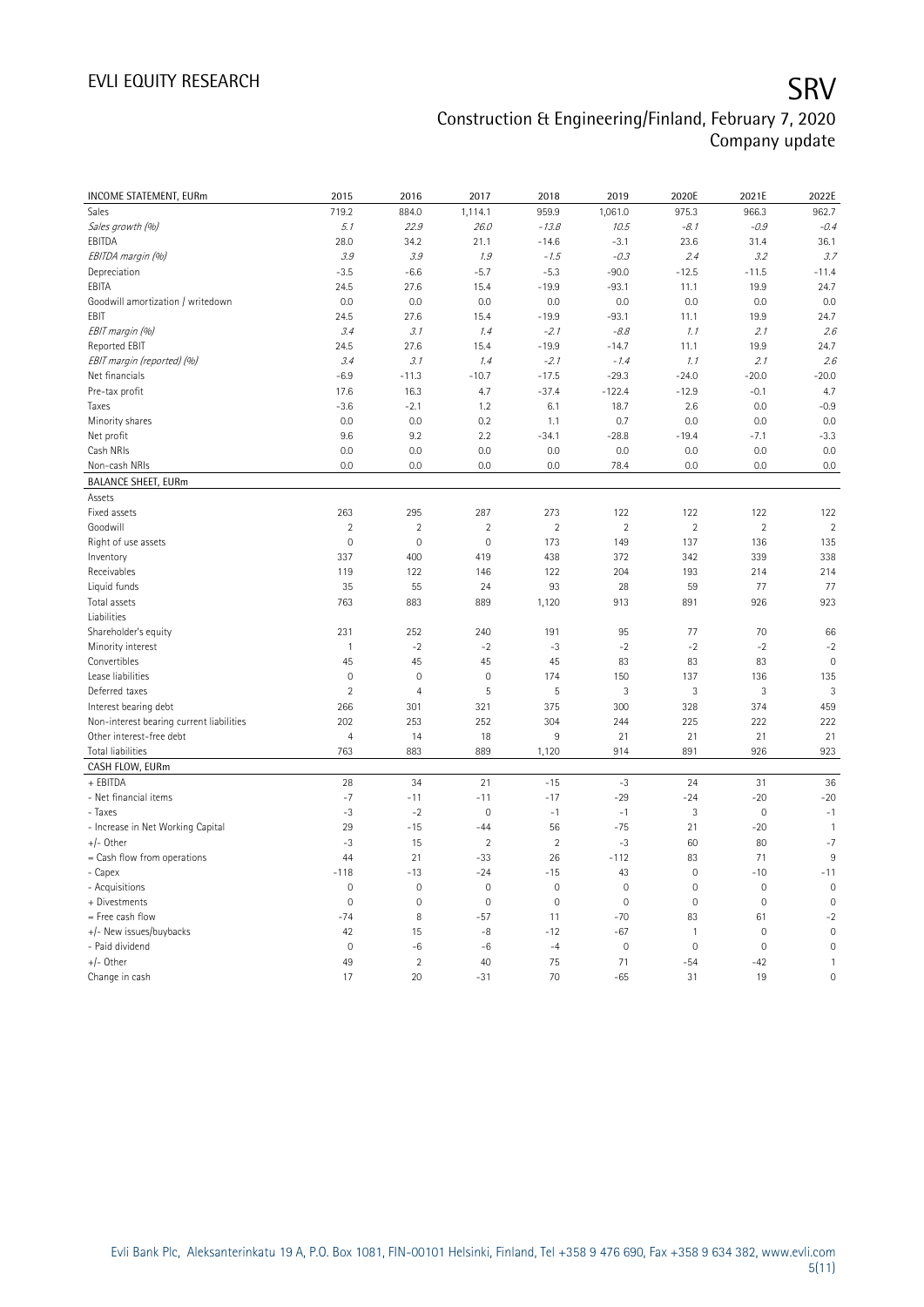| <b>KEY FIGURES</b>                                              | 2016         | 2017           | 2018         | 2019         | 2020E   | 2021E       | 2022E    |
|-----------------------------------------------------------------|--------------|----------------|--------------|--------------|---------|-------------|----------|
| M-cap                                                           | 322          | 214            | 101          | 77           | 77      | 77          | 77       |
| Net debt (excl. convertibles)                                   | 246          | 298            | 456          | 422          | 406     | 432         | 517      |
| Enterprise value                                                | 611          | 555            | 601          | 581          | 565     | 590         | 592      |
| Sales                                                           | 884          | 1,114          | 960          | 1,061        | 975     | 966         | 963      |
| EBITDA                                                          | 34           | 21             | $-15$        | $-3$         | 24      | 31          | 36       |
| EBIT                                                            | 28           | 15             | $-20$        | $-93$        | 11      | 20          | 25       |
| Pre-tax                                                         | 16           | 5              | $-37$        | $-122$       | $-13$   | $\mathbf 0$ | 5        |
| Earnings                                                        | 9            | $\overline{2}$ | $-34$        | $-107$       | $-19$   | $-7$        | $-3$     |
| Equity book value (excl. minorities)                            | 252          | 240            | 191          | 95           | 77      | 70          | 66       |
| Valuation multiples                                             |              |                |              |              |         |             |          |
| EV/sales                                                        | 0.7          | 0.5            | 0.6          | 0.5          | 0.6     | 0.6         | 0.6      |
| EV/EBITDA                                                       | 17.9         | 26.3           | $-41.1$      | $-187.4$     | 23.9    | 18.8        | 16.4     |
| EV/EBITA                                                        | 22.2         | 36.1           | $-30.2$      | $-6.2$       | 50.9    | 29.7        | 24.0     |
| EV/EBIT                                                         | 22.2         | 36.1           | $-30.2$      | $-6.2$       | 50.9    | 29.7        | 24.0     |
| EV/OCF                                                          | 28.8         | $-17.1$        | 23.5         | $-5.2$       | 6.8     | 8.3         | 65.0     |
| EV/FCFF                                                         | $-20.4$      | $-10.6$        | 26.3         | $-11.3$      | 5.8     | 7.3         | 30.8     |
| P/FCFE                                                          | 40.1         | $-3.8$         | 9.5          | $-1.1$       | 0.9     | 1.3         | $-44.3$  |
| P/E                                                             | 35.1         | 98.6           | $-3.0$       | $-0.7$       | $-4.0$  | $-10.9$     | $-23.7$  |
| P/B                                                             | 1.3          | 0.9            | 0.5          | 0.8          | 1.0     | 1.1         | 1.2      |
| Target EV/EBITDA                                                | 0.0          | 0.0            | $0.0\,$      | 0.0          | 23.9    | 18.8        | 16.4     |
| Target EV/EBIT                                                  | 0.0          | 0.0            | $0.0$        | 0.0          | 50.9    | 29.7        | 24.0     |
| Target EV/FCF                                                   | 0.0          | 0.0            | $0.0$        | 0.0          | 6.8     | 9.7         | $-338.3$ |
| Target P/B                                                      | 0.0          | 0.0            | 0.0          | 0.0          | 1.0     | 1.1         | 1.2      |
| Target P/E                                                      | 0.0          | 0.0            | 0.0          | 0.0          | $-4.0$  | $-10.9$     | $-23.7$  |
| Per share measures                                              |              |                |              |              |         |             |          |
| Number of shares                                                | 59,500       | 59,500         | 59,581       | 59,581       | 59,581  | 59,581      | 59,581   |
| Number of shares (diluted)                                      | 59,500       | 59,500         | 59,581       | 59,581       | 59,581  | 59,581      | 59,581   |
| EPS                                                             | 0.15         | 0.04           | $-0.57$      | $-1.80$      | $-0.33$ | $-0.12$     | $-0.05$  |
| Operating cash flow per share                                   | 0.36         | $-0.55$        | 0.43         | $-1.89$      | 1.40    | 1.19        | 0.15     |
| Free cash flow per share                                        | 0.14         | $-0.96$        | 0.18         | $-1.17$      | 1.40    | 1.02        | $-0.03$  |
| Book value per share                                            | 4.25         | 4.03           | 3.21         | 1.59         | 1.29    | 1.17        | 1.11     |
| Dividend per share                                              | 0.10         | 0.06           | 0.00         | 0.00         | 0.00    | 0.00        | 0.05     |
| Dividend payout ratio, %                                        |              |                |              |              |         |             |          |
|                                                                 | 64.5         | 164.3          | 0.0          | 0.0          | 0.0     | 0.0         | $-91.2$  |
| Dividend yield, %                                               | 1.8          | 1.7            | 0.0          | 0.0          | 0.0     | 0.0         | 3.8      |
| FCF yield, %                                                    | 2.5          | $-26.6$        | 10.6         | $-89.9$      | 107.6   | 78.7        |          |
| Efficiency measures                                             |              |                |              |              |         |             | $-2.3$   |
| <b>ROE</b>                                                      | 3.8          | 0.9            | $-15.8$      | $-74.9$      | $-22.7$ | $-9.7$      | $-4.8$   |
| <b>ROCE</b>                                                     | 5.2          |                |              |              |         | 4.4         | 5.0      |
| Financial ratios                                                |              | 3.5            | $-2.1$       | $-12.1$      | 3.1     |             |          |
| Inventories as % of sales                                       | 45.3         | 37.6           | 45.7         |              | 35.1    | 35.1        | 35.1     |
|                                                                 |              |                |              | 35.1<br>19.2 | 19.8    | 22.2        | 22.2     |
| Receivables as % of sales                                       | 13.7<br>28.7 | 13.1<br>22.7   | 12.7<br>31.7 | 23.0         | 23.0    | 23.0        | 23.0     |
| Non-interest bearing liabilities as % of sales<br>NWC/sales, %  | 30.4         | 28.0           | 26.7         | 31.3         | 31.8    | 34.2        | 34.3     |
|                                                                 | 1.5          | 2.2            | 1.5          | $-4.0$       | 0.0     | 1.1         | 1.1      |
| Operative CAPEX/sales, %<br>CAPEX/sales (incl. acquisitions), % | 1.5          | 2.2            | 1.5          | $-4.0$       | 0.0     | 1.1         | 1.1      |
| FCFF/EBITDA                                                     | $-0.9$       | $-2.5$         | $-1.6$       | 16.6         | 4.1     | 2.6         | 0.5      |
| Net debt/EBITDA, book-weighted                                  | 7.2          | 14.1           | $-31.2$      | $-136.2$     | 17.2    | 13.8        | 14.3     |
| Debt/equity, market-weighted                                    | 0.9          | 1.5            | 3.7          | 3.9          | 4.2     | 4.8         | 5.3      |
| Equity ratio, book-weighted                                     | 36.1         | 35.5           | 23.6         | 22.4         | 20.7    | 18.9        | 8.1      |
| Gearing, %                                                      | 83.4         | 105.0          | 195.1        | 240.4        | 257.8   | 287.1       | 803.3    |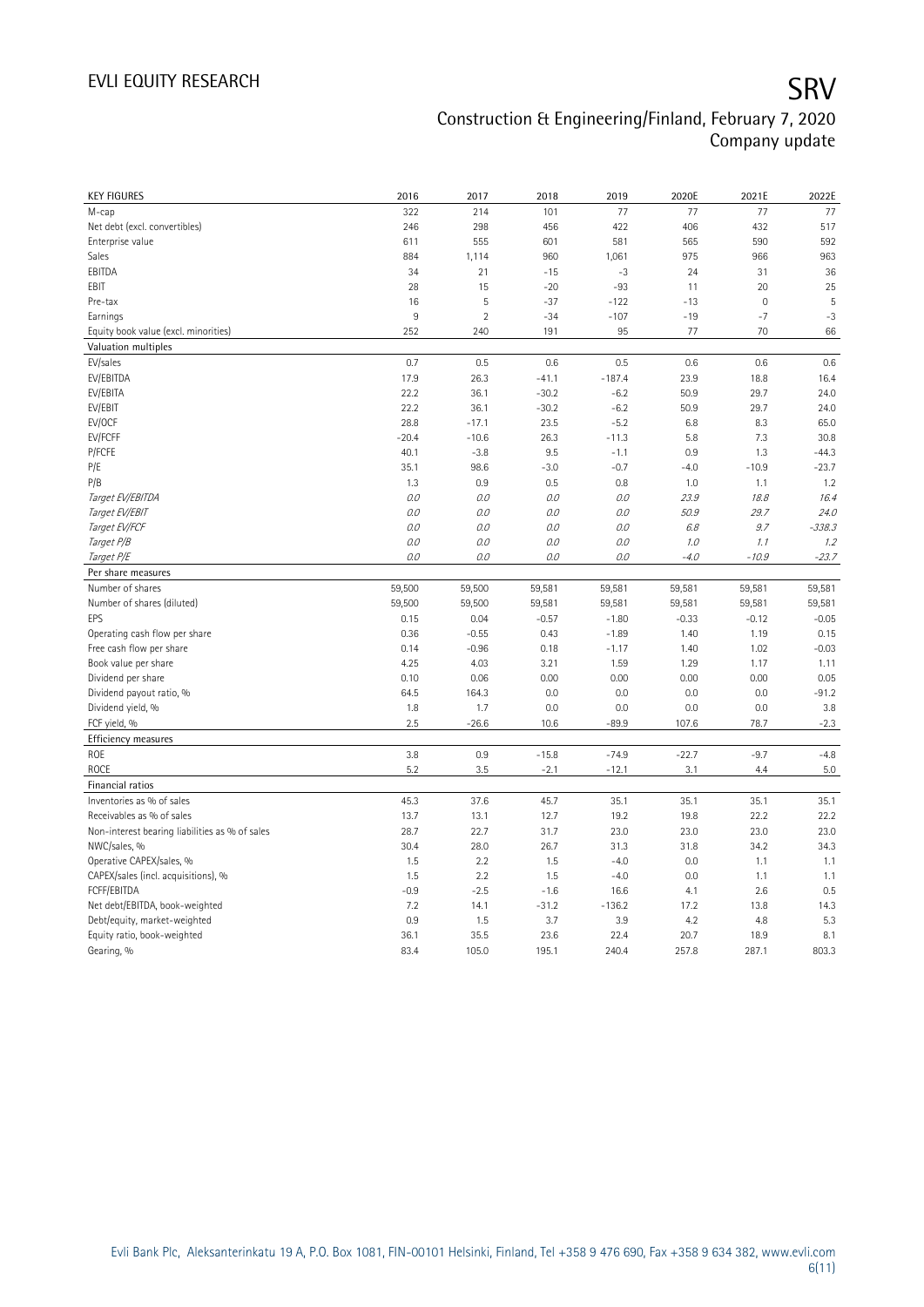### EVLI EQUITY RESEARCH SANTO THE SANTO THE SANTO THE SANTO THE SANTO THE SANTO THE SANTO THE SANTO THE SANTO THE SANTO THE SANTO THE SANTO THE SANTO THE SANTO THE SANTO THE SANTO THE SANTO THE SANTO THE SANTO THE SANTO THE S Construction & Engineering/Finland, February 7, 2020 Company update

COMPANY DESCRIPTION: SRV is a Finnish project management contractor that develops and builds commercial and business premises, residential units as well as infrastructure and logistics projects. The company is also an investor in and manager of several shopping centres. The company operates in Finland and Russia.

INVESTMENT CASE: SRV's road has been bumpy in the past few years and earnings have been in the red despite a construction boom and record high revenue levels. The expected slow-down in construction volumes should alleviate supply chain pressures and along with profitability improvement measures to be taken support bottom-line figures. Successful exits from developed shopping centres remain crucial in improving the company's balance sheet.

| <b>OWNERSHIP STRUCTURE</b>                 | <b>SHARES</b> | <b>EURm</b> | 0/0   |
|--------------------------------------------|---------------|-------------|-------|
| Kolpi Investments Oy                       | 11,505,457    | 14.957      | 19.3% |
| Kokkila Timo Tapani                        | 7,617,216     | 9.902       | 12.8% |
| Kokkila Tuomas                             | 6,494,422     | 8.443       | 10.9% |
| Kokkila Lauri                              | 6,494,422     | 8.443       | 10.9% |
| Tiiviste-Group Oy                          | 6,111,821     | 7.945       | 10.3% |
| Nordea Life Insurance Finland Ltd.         | 1,720,685     | 2.237       | 2.9%  |
| The State Pension Fund                     | 1,170,000     | 1.521       | 2.0%  |
| Ilmarinen Mutual Pension Insurance Company | 962,822       | 1.252       | 1.6%  |
| SRV Yhtiöt Oyj                             | 918,599       | 1.194       | 1.5%  |
| OP-Suomi Value fund                        | 716,666       | 0.932       | 1.2%  |
| Ten largest                                | 43,712,110    | 56.826      | 73%   |
| Residual                                   | 15,868,866    | 20.630      | 27%   |
| Total                                      | 59,580,976    | 77.455      | 100%  |

| <b>EARNINGS CALENDAR</b> |           |
|--------------------------|-----------|
| April 29, 2020           | Q1 report |
| July 21, 2020            | Q2 report |
| October 29, 2020         | Q3 report |
|                          |           |
| OTHER EVENTS             |           |
| March 26, 2020           | AGM       |
|                          |           |

| COMPANY MISCELLANEOUS |                            |
|-----------------------|----------------------------|
| CEO: Saku Sipola      | Tarvonsalmenkatu 15, Espoo |
| CFO: Ilkka Pitkänen   | Tel: $+358$ 20 145 5200    |
| IR:                   |                            |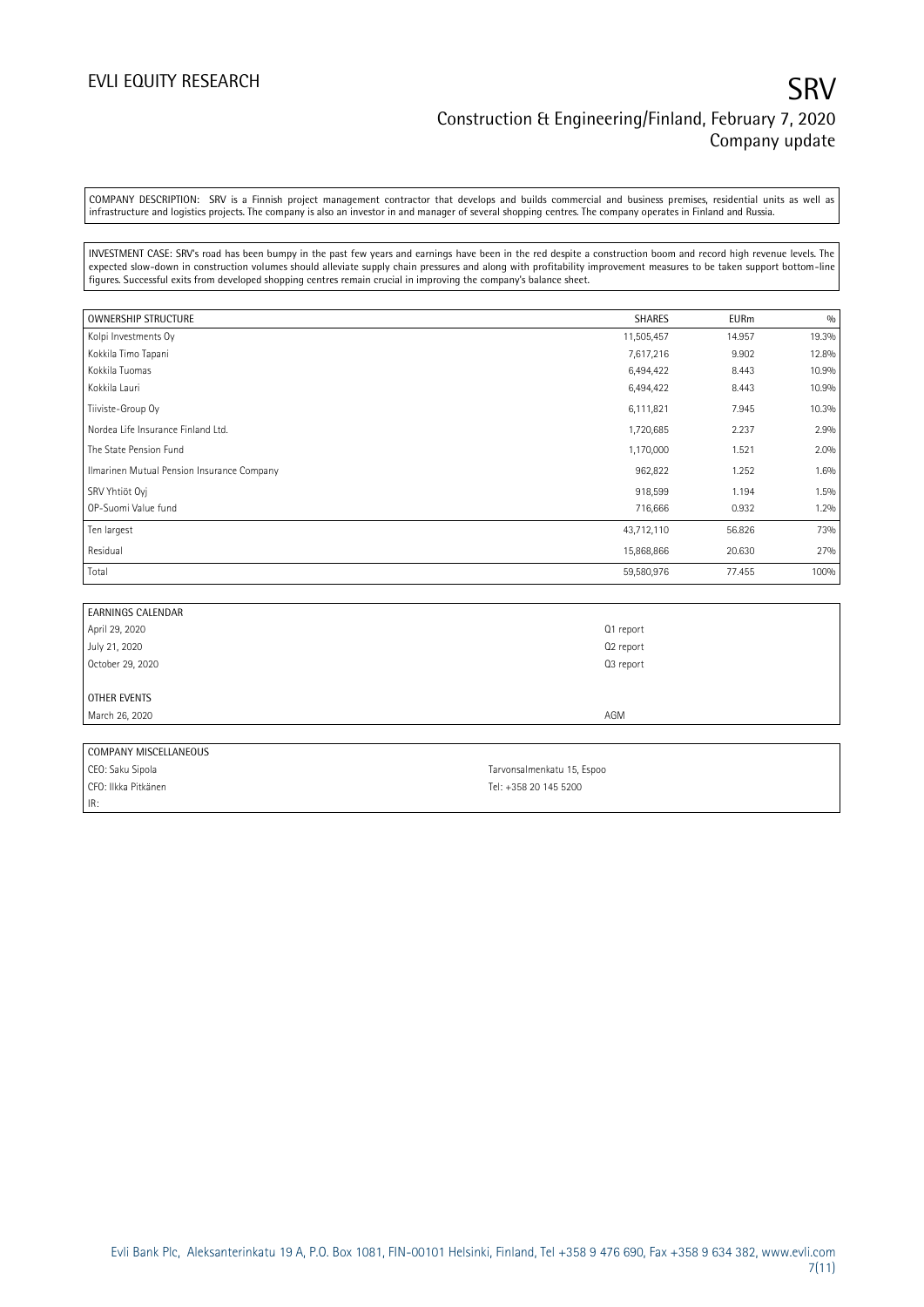DEFINITIONS

| P/E                                                                                                                                       | EPS                                                                                          |
|-------------------------------------------------------------------------------------------------------------------------------------------|----------------------------------------------------------------------------------------------|
| Price per share                                                                                                                           |                                                                                              |
| Earnings per share                                                                                                                        | Profit before extraord. items and taxes-income taxes + minority interest<br>Number of shares |
|                                                                                                                                           |                                                                                              |
| P/BV                                                                                                                                      | <b>DPS</b>                                                                                   |
|                                                                                                                                           |                                                                                              |
| Price per share                                                                                                                           | Dividend for the financial period per share                                                  |
| Shareholders' equity + taxed provisions per share                                                                                         |                                                                                              |
|                                                                                                                                           |                                                                                              |
| Market cap                                                                                                                                | OCF (Operating cash flow)                                                                    |
|                                                                                                                                           |                                                                                              |
| Price per share * Number of shares                                                                                                        | EBITDA - Net financial items - Taxes - Increase in working                                   |
|                                                                                                                                           | capital - Cash NRIs ± Other adjustments                                                      |
|                                                                                                                                           |                                                                                              |
| EV (Enterprise value)                                                                                                                     | FCF (Free cash flow)                                                                         |
|                                                                                                                                           |                                                                                              |
| Market cap + net debt + minority interest at market value $-$<br>share of associated companies at market value                            | Operating cash flow - operative CAPEX - acquisitions + divestments                           |
|                                                                                                                                           |                                                                                              |
|                                                                                                                                           |                                                                                              |
| EV/Sales                                                                                                                                  | FCF yield, %                                                                                 |
|                                                                                                                                           |                                                                                              |
| Enterprise value<br>Sales                                                                                                                 | Free cash flow                                                                               |
|                                                                                                                                           | Market cap                                                                                   |
| EV/EBITDA                                                                                                                                 | Operative CAPEX/sales                                                                        |
|                                                                                                                                           |                                                                                              |
| Enterprise value                                                                                                                          | Capital expenditure - divestments - acquisitions                                             |
| Earnings before interest, tax, depreciation and amortization                                                                              | Sales                                                                                        |
|                                                                                                                                           |                                                                                              |
| EV/EBIT                                                                                                                                   | Net working capital                                                                          |
|                                                                                                                                           |                                                                                              |
| Enterprise value<br>Operating profit                                                                                                      | Current assets - current liabilities                                                         |
|                                                                                                                                           |                                                                                              |
| Net debt                                                                                                                                  | Capital employed/Share                                                                       |
|                                                                                                                                           |                                                                                              |
| Interest bearing debt - financial assets                                                                                                  | Total assets - non-interest bearing debt                                                     |
|                                                                                                                                           | Number of shares                                                                             |
| Total assets                                                                                                                              | Gearing                                                                                      |
|                                                                                                                                           |                                                                                              |
| Balance sheet total                                                                                                                       | Net debt                                                                                     |
|                                                                                                                                           | Equity                                                                                       |
| Div yield, %                                                                                                                              | Debt/Equity, %                                                                               |
|                                                                                                                                           |                                                                                              |
| Dividend per share                                                                                                                        |                                                                                              |
| Price per share                                                                                                                           | Interest bearing debt<br>Shareholders' equity + minority interest + taxed provisions         |
|                                                                                                                                           |                                                                                              |
|                                                                                                                                           |                                                                                              |
| Payout ratio, %                                                                                                                           | Equity ratio, %                                                                              |
|                                                                                                                                           |                                                                                              |
| Total dividends                                                                                                                           | Shareholders' equity $+$ minority interest $+$ taxed provisions                              |
| Earnings before extraordinary items and taxes - income taxes + minority interest                                                          | Total assets - interest-free loans                                                           |
|                                                                                                                                           |                                                                                              |
| ROCE, %                                                                                                                                   | CAGR, %                                                                                      |
|                                                                                                                                           |                                                                                              |
|                                                                                                                                           |                                                                                              |
| Profit before extraordinary items + interest expenses+ other financial costs<br>Balance sheet total - non-interest bearing debt (average) | Cumulative annual growth rate = Average growth per year                                      |
|                                                                                                                                           |                                                                                              |
| ROE, %                                                                                                                                    |                                                                                              |
|                                                                                                                                           |                                                                                              |
| Profit before extraordinary items and taxes - income taxes                                                                                |                                                                                              |
| Shareholder's equity + minority interest + taxed provisions (average)                                                                     |                                                                                              |
|                                                                                                                                           |                                                                                              |
|                                                                                                                                           |                                                                                              |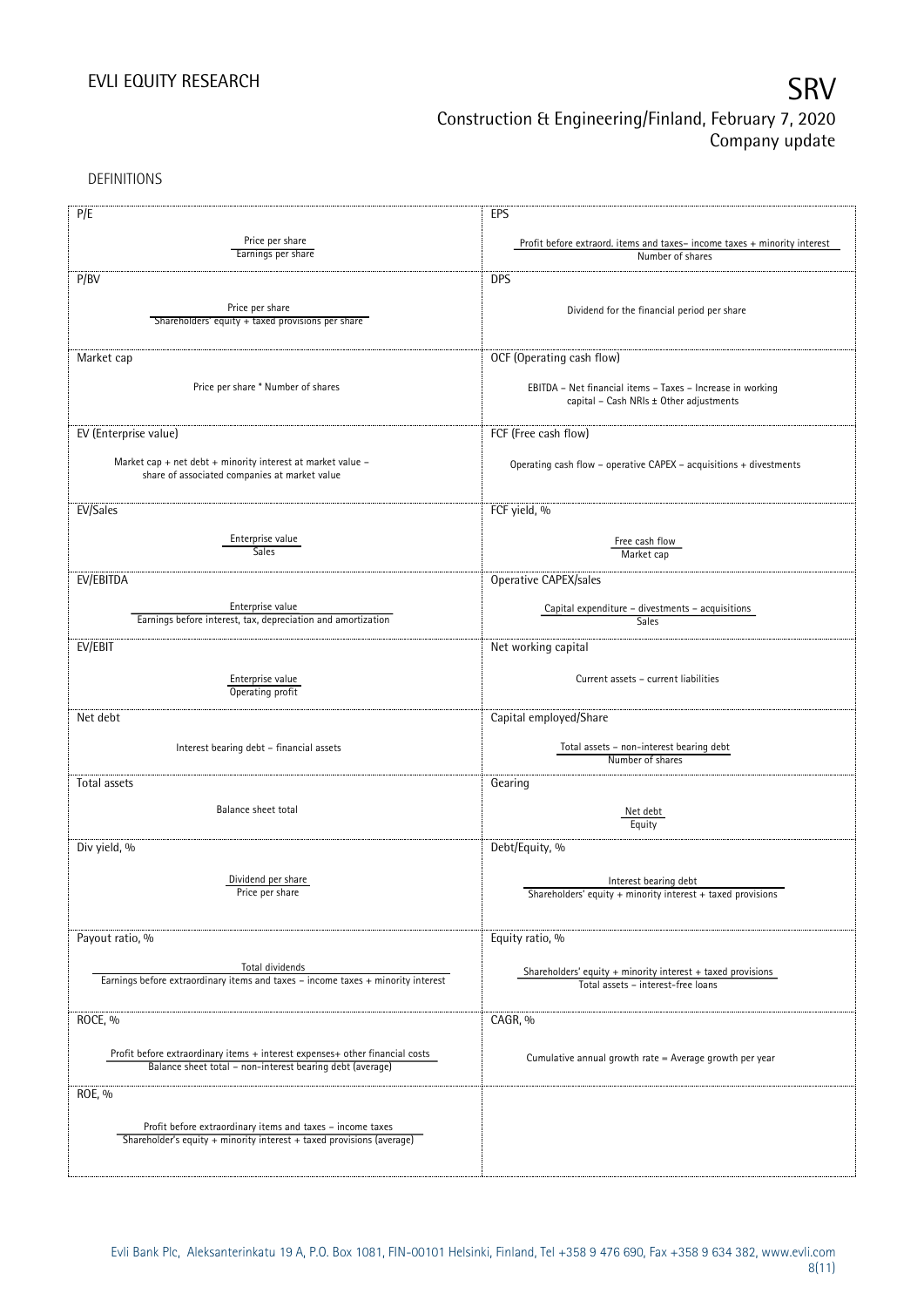### Important Disclosures

Evli Research Partners Plc ("ERP") uses 12-month target prices. Target prices are defined by utilizing analytical techniques based on financial theory including (but not limited to) discounted cash flow analysis and comparative valuation. The selection of valuation methods depends on different circumstances. Target prices may be altered on the basis of new information coming to light in the underlying company or changes in interest rates, changes in foreign exchange rates, other securities prices or market indices or outlook for the aforementioned factors or other factors that may change the conditions of financial markets. Recommendations and changes by analysts are available at [Analysts' recommendations and ratings revisions](https://research.evli.com/JasperAllModels.action?authParam=key;461&authParam=x;G3rNagWrtf7K&authType=3). Investment recommendations are defined as follows: Target price compared to share price Recommendation < -10 % SELL  $-10 - (+10) \%$  HOL<br>  $> 10 \%$  BUY  $> 10\%$ ERP's investment recommendation of the analyzed company is updated at least 2 timer per year. 60% 53% 50% 39% 40% 30% 20% 8% 10%  $0%$ Hold Sell Buy

The graph above shows the distribution of ERP's recommendations of companies under coverage in 1st of February 2019. If recommendation is not given, it is not mentioned here.

### Name(s) of the analyst(s): Salokivi

This research report has been prepared by Evli Research Partners Plc ("ERP" or "Evli Research"). ERP is a subsidiary of Evli Bank Plc. Production of the investment recommendation has been concluded on 7.2.2020, 8:00. This report has been published on 7.2.2020, 8:15.

None of the analysts contributing to this report, persons under their guardianship or corporations under their control have a position in the shares of the company or related securities.

The date and time for any price of financial instruments mentioned in the recommendation refer to the previous trading day's closing price(s) unless otherwise stated in the report.

Each analyst responsible for the content of this report assures that the expressed views accurately reflect the personal views of each analyst on the covered companies and securities. Each analyst assures that (s)he has not been, nor are or will be, receiving direct or indirect compensation related to the specific recommendations or views contained in this report.

Companies in the Evli Group, affiliates or staff of companies in the Evli Group, may perform services for, solicit business from, hold long or short positions in, or otherwise be interested in the investments (including derivatives) of any company mentioned in the publication or report.

Neither ERP nor any company within the Evli Group have managed or co-managed a public offering of the company's securities during the last 12 months prior to, received compensation for investment banking services from the company during the last 12 months prior to the publication of the research report.

ERP may pursue an assignment from the issuer(s) of the financial instruments mentioned in the recommendation or this report. These assignments may have a limited economic or financial impact on ERP and/or Evli. Under such assignments ERP may perform services including, but not limited to, arranging investor meetings or –events, investor relations communication advisory and production of research material.

ERP has signed an agreement with the issuer of the financial instruments mentioned in the recommendation, which includes production of research reports. This assignment has a limited economic and financial impact on ERP and/or Evli. Under the assignment ERP performs services including, but not limited to, arranging investor meetings or –events, investor relations communication advisory and production of research material.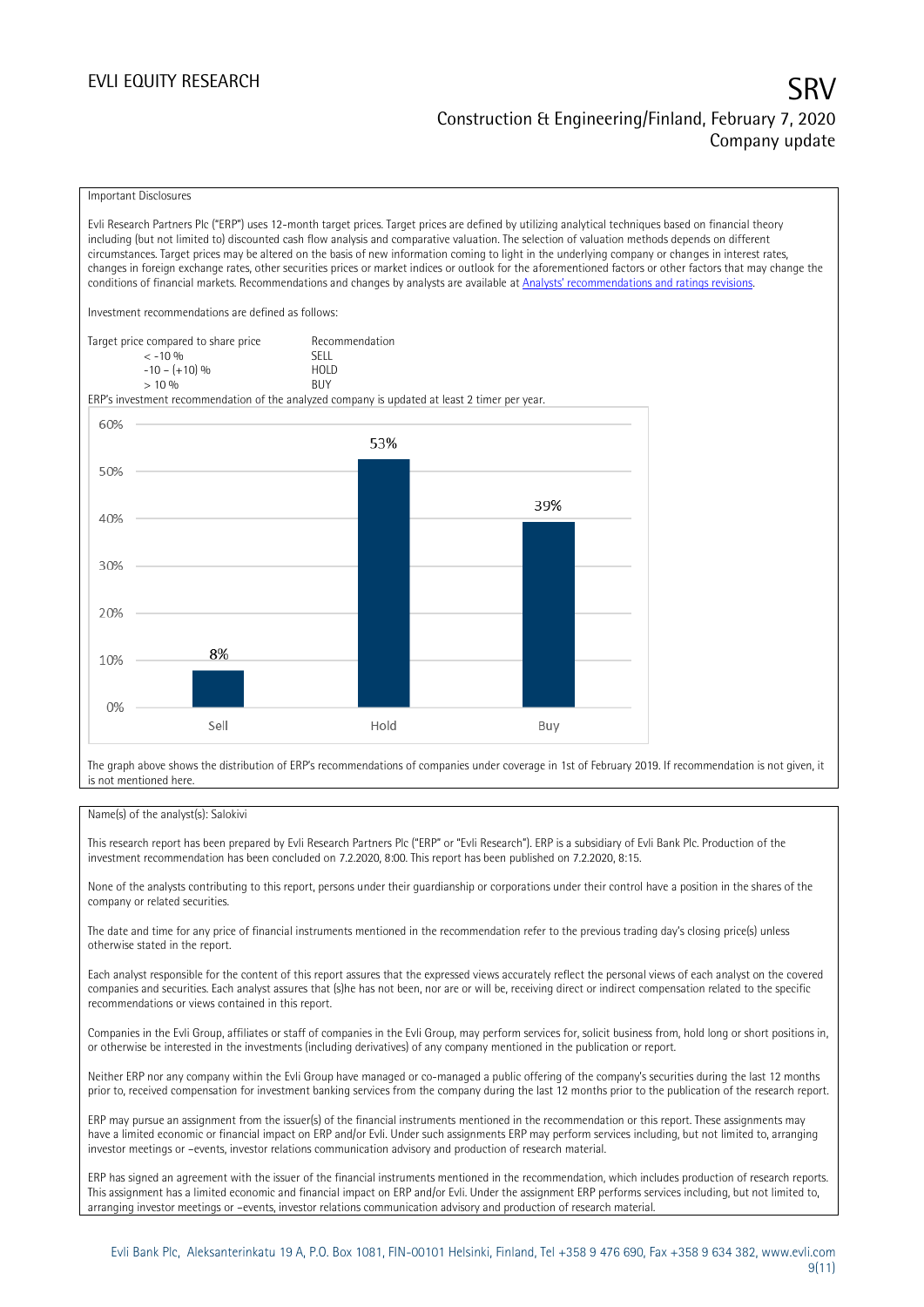ERP or another company within the Evli Group does not have an agreement with the company to perform market making services.

For the prevention and avoidance of conflicts of interests with respect to this report, there is an information barrier (Chinese wall) between Investment Research and Corporate Finance units concerning unpublished investment banking services to the company. The remuneration of the analyst(s) is not tied directly or indirectly to investment banking transactions performed by Evli Bank Plc or any company within Evli Group.

This report has not been disclosed to the company prior to its dissemination.

This report is provided and intended for informational purposes only and may not be used or considered under any circumstances as an offer to sell or buy any securities or as advice to trade any securities.

This report is based on sources ERP considers to be correct and reliable. The sources include information providers Reuters and Bloomberg, stock-exchange releases from the companies and other company news, Statistics Finland and articles in newspapers and magazines. However, ERP does not guarantee the materialization, correctness, accuracy or completeness of the information, opinions, estimates or forecasts expressed or implied in the report. In addition, circumstantial changes may have an influence on opinions and estimates presented in this report. The opinions and estimates presented are valid at the moment of their publication and they can be changed without a separate announcement. Neither ERP nor any company within the Evli Group are responsible for amending, correcting or updating any information, opinions or estimates contained in this report. Neither ERP nor any company within the Evli Group will compensate any direct or consequential loss caused by or derived from the use of the information represented in this publication.

All information published in this report is for the original recipient's private and internal use only. ERP reserves all rights to the report. No part of this publication may be reproduced or transmitted in any form or by any means, electronic, mechanical, photocopying, recording or otherwise, or stored in any retrieval system of any nature, without the written permission of ERP.

This report or its copy may not be published or distributed in Australia, Canada, Hong Kong, Japan, New Zealand, Singapore or South Africa. The publication or distribution of this report in certain other jurisdictions may also be restricted by law. Persons into whose possession this report comes are required to inform themselves about and to observe any such restrictions.

Evli Bank Plc is not registered as a broker-dealer with the U. S. Securities and Exchange Commission ("SEC"), and it and its analysts are not subject to SEC rules on securities analysts' certification as to the currency of their views reflected in the research report. Evli Bank is not a member of the Financial Industry Regulatory Authority ("FINRA"). It and its securities analysts are not subject to FINRA's rules on Communications with the Public and Research Analysts and Research Reports and the attendant requirements for fairness, balance and disclosure of potential conflicts of interest. This research report is only being offered in U.S. by Auerbach Grayson & Company, LLC (Auerbach Grayson) to Major U.S. Institutional Investors and is not available to, and should not be used by, any U.S. person or entity that is not a Major U.S. Institutional Investor. Auerbach Grayson is a broker-dealer registered with the U.S. Securities and Exchange Commission and is a member of the FINRA. U.S. entities seeking more information about any of the issuers or securities discussed in this report should contact Auerbach Grayson. The securities of non-U.S. issuers may not be registered with or subject to SEC reporting and other requirements.

ERP is not a supervised entity but its parent company Evli Bank Plc is supervised by the Finnish Financial Supervision Authority.